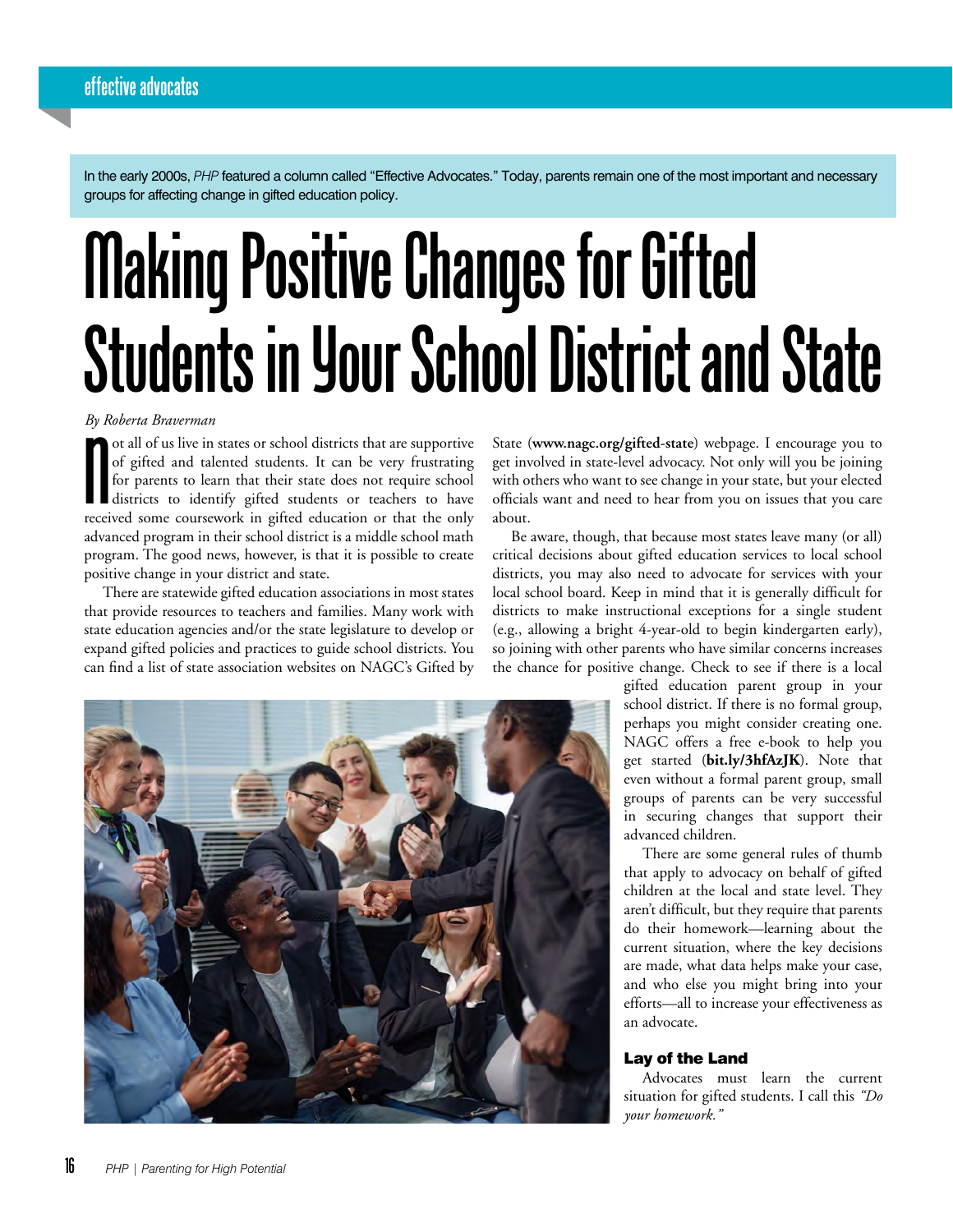**State level.** Learn your state's policies and regulations affecting gifted children. How does your state define gifted students? Does your state mandate identification and services? Does your state provide dedicated funding to school districts for gifted education? The best resource is NAGC's *2018-2019 State of the States in Gifted Education* report, which provides key data points for every state on an interactive map. **[bit.ly/3CqasIL](https://bit.ly/3CqasIL)**.

**Local level.** Learn all you can about your school district's policies and practices that affect gifted students. Does your district identify students for services? If so, when does it occur and for what types of services? Is the process equitable? Is there a gifted education coordinator who oversees services for gifted students? Does your school district use NAGC's national standards for PreK–12 education to guide their gifted services?

#### Understand the Decision-making Structure

State level. Generally, advocates work with the state department of education and the state legislature. Find out if the department of education has a full-time staff person who is responsible for gifted education. In the legislature, learn who heads the education committees and the committees responsible for funding education. There are other officials, including the governor, who may play a role, but this is a start. You also need to learn the basics of the legislative process: When does your legislature meet and will there be hearings where you or other advocates could testify on the needs of gifted students in your state?

**Local level.** Generally, district decisions are made by a board of education in collaboration with the superintendent. There also may be committees that make key recommendations, such as a teacher preparation or curriculum and instruction committee. And there may be an advisory committee that includes parents that is part of the decision-making process.

#### How Your District and State Stack Up

When asked to make a change in laws and policy, elected officials often ask what others are doing about the area of concern.

**State level.** Use the *NAGC State of the States* report to gather and document key data about your surrounding states, such as whether the states mandate identification and services, whether the states dedicate specific funding for gifted education, or whether the state has an acceleration policy.

**Local level.** Gather and document examples of gifted education services and practices in neighboring districts. Your state gifted education association may collect some of this data.

#### Know and Share the Numbers

Having some basic information about gifted education and gifted students helps decision makers better understand what advocates are asking for. The data points vary, depending on the specific change being sought.



Some basic data points for advocacy at the state and local level are:

- **Numbers of gifted students as a percentage of all students.**  The data on gifted students may be officially collected or you may need to estimate the percentage of students who may be gifted (most estimates for academically gifted students range between 5% and 10% of the student population).
- **Number of gifted students who are receiving services.**
- **Amount of funding spent on gifted education** as a percentage of total education spending (and how this compares to other states/districts).
- Your state and district outcomes in math and reading achievement compared to others. State and school leaders would like to see large numbers of students at the top achievement level, but that may not be the case in your state and district.

#### Identify and Engage Others

Generally, having more advocates is more effective. Having advocates with different points of view and experiences is most effective.

State level. It's helpful to secure advocates for gifted students

*(Continues on p. 19)*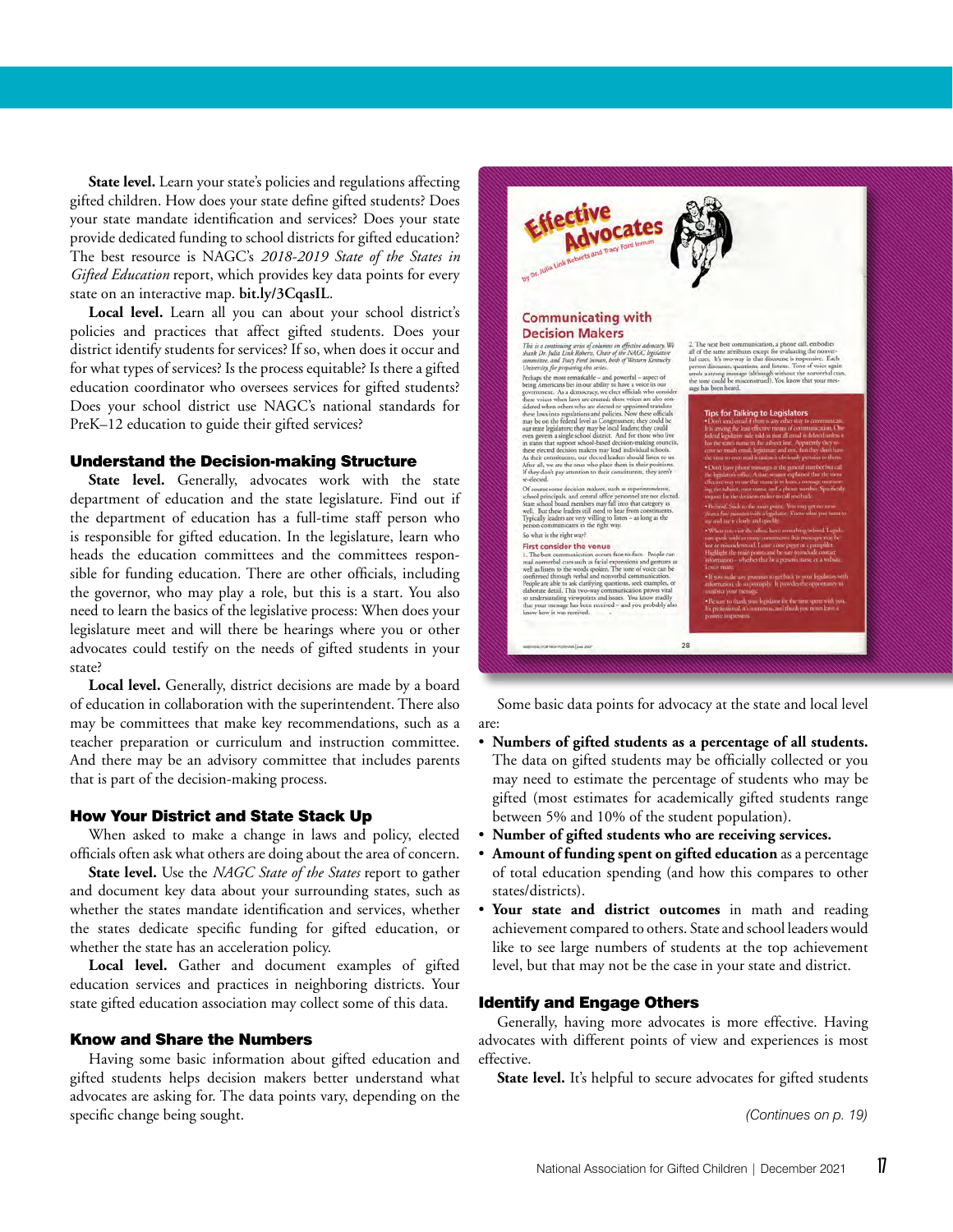

## **How Advocates in New Jersey Rallied Together to Secure A New Gifted Education Law**

*By Roberta Braverman*

By Roberta Braverman<br>
arents, educators, gifted students,<br>
and university professors joined<br>
forces with the New Jersey<br>
Association for Gifted Children<br>
(NJAGC) to champion legislation and arents, educators, gifted students, and university professors joined forces with the New Jersey Association for Gifted Children see it through to the finish line in 2020. And while advocates for gifted children in New Jersey are excited about the new law passed in our state—and are doing all they can to ensure that every school district makes changes to comply with the law—make no mistake, this didn't

"just happen."

**What doesn't get counted doesn't count.** Our state situation was pretty grim. Prior to the new law, the state department of education (DOE) did not ask districts to report data on their numbers of identified gifted students nor the number of gifted education specialized staff employed, among other basic data points, even though state administrative code from 2000 directed that this should be done. A

law was needed to ensure compliance. Since New Jersey is mostly a "home rule" state and there is no state funding to school districts specifically for gifted education, decisions and practices across the state significantly varied by district from excellent to poor to non-existent. Lack of accountability and guidance from the DOE led to these discrepancies.

**The "asks" are clear.** NJAGC has

*(Continues on p. 20)*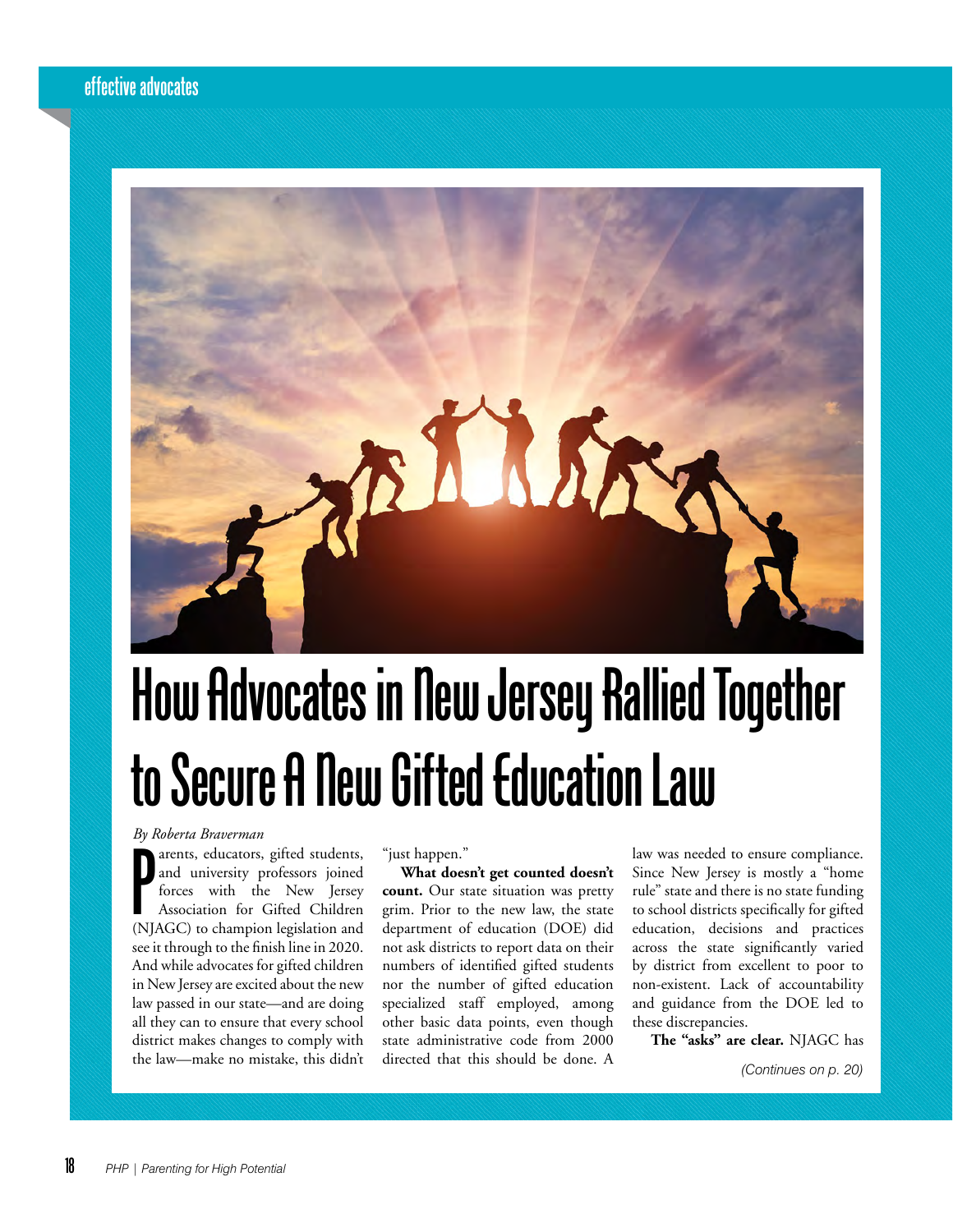#### *(Continued from p. 17)*

that reflect the state population. Parents, teachers, administrators, special education professionals, business leaders, psychologists, and guidance counselors would make a powerful group.

**Local level.** Parents have the most powerful voices but it is always helpful to have professionals in your community (e.g., psychologists, scientists), college recruiters, and business leaders speak to the benefit of advanced learning opportunities and the need for advanced curriculum for future careers.

#### Look for Opportunities to Raise Awareness

Creating change can take time so it is important to raise awareness of the needs of gifted students as often as possible in multiple venues. I call this, "*Show up and speak up."*

State level. Look for opportunities to bring your requests to the state education agency and to the legislature such as by testifying or volunteering to serve on a committee or advisory group. Make appointments with staff in key offices to share information and explore possibilities.

**Local level.** Attend school board meetings and any committee hearings. Testify if possible. Ask questions about how changes under consideration will impact gifted students. Volunteer to serve on a committee. Not only will you meet school leaders but

### **5 Ps of Advocacy**

**Preparation.** Research what the laws and policies say, know the jargon, learn about current education trends, and create "do-able asks."

**Politeness.** Respect the professionals' intent to help students and provide information as needed about gifted, make appointments rather than dropping by, and write thank-you notes (which also allow you to re-emphasize your points and repeat what you may have been promised).

**Patience.** Change will not occur overnight; allow time for answers and follow up.

**Perspective.** Where does gifted fit? "Hop aboard moving trains" of educational trends such as social-emotional learning, equity and access, special education, and STEM.

**Persistence.** Continue to pursue goals, revisit the "asks," and take the message to new and varied stakeholders.

committee service offers an opportunity to advocate for the needs of gifted students.

Successful advocates help educate elected officials at every opportunity by providing data and other information to support their requested change. There are numerous examples where well-informed parent advocates made the difference in changing minds. It may take time, but you and other parents working together on behalf of gifted children can secure services for your children so that they will be challenged in the classroom to learn new things every day. <sup>0</sup>

#### **Resources**

Nilles, K. (2017, March 12-14). *Influence of parents & third-party validators to drive change*. [Conference presentation]. NAGC Leadership and Advocacy Conference, Washington, D.C. **bit.ly/3noHaU5**

Robinson, A. & Moon, S. (2003). *[Advocating for talented](http://www.nagc.org/sites/default/files/Advocacy/2017March/Advocating%20for%20Talented%20Youth.pdf)  [youth: Lessons learned from the National Study of Local and](http://www.nagc.org/sites/default/files/Advocacy/2017March/Advocating%20for%20Talented%20Youth.pdf)  State [Advocacy in Gifted Education](http://www.nagc.org/sites/default/files/Advocacy/2017March/Advocating%20for%20Talented%20Youth.pdf)*. **bit.ly/3ChCohs**

- National Assessment of Educational Progress (NAEP) is a national assessment for students in Grades 4 and 8 (and periodically in Grade 12). This report provides state-level information. See **[www.nationsreportcard.gov/](https://www.nationsreportcard.gov/)**. District-level achievement, based on your state tests, is available from your state department of education's website.
- National Association for Gifted Children. (2019). *Pre-K-grade 12 gifted programming standards.* **[bit.ly/3GvdDRo](https://bit.ly/3GvdDRo)** Advocates share the standards with school districts as best practice when developing or expanding their gifted education services.

#### Author's Note

**Roberta Braverman** has been a volunteer advocate in gifted education for decades. Her 25 years of service includes leadership at the state and national levels, working with NAGC, NJAGC, the National Education Association, and the NJ Education Association. She makes connections with education groups by writing for their publications and presenting at their conferences. Her multiple terms on NAGC's Public Policy & Advocacy Committee inspire Roberta to share strategies that resulted in NJ legislation. EDUK8OR, her NJ vanity license plate, describes this advocate/teacher/consultant's pride, profession, and passion. Look for her on [LinkedIn,](https://www.linkedin.com/in/robertabraverman/) [Twitter](https://twitter.com/RobertaBraverma), and [Facebook:](https://www.facebook.com/profile.php?id=100001869007741) @RobertaBraverman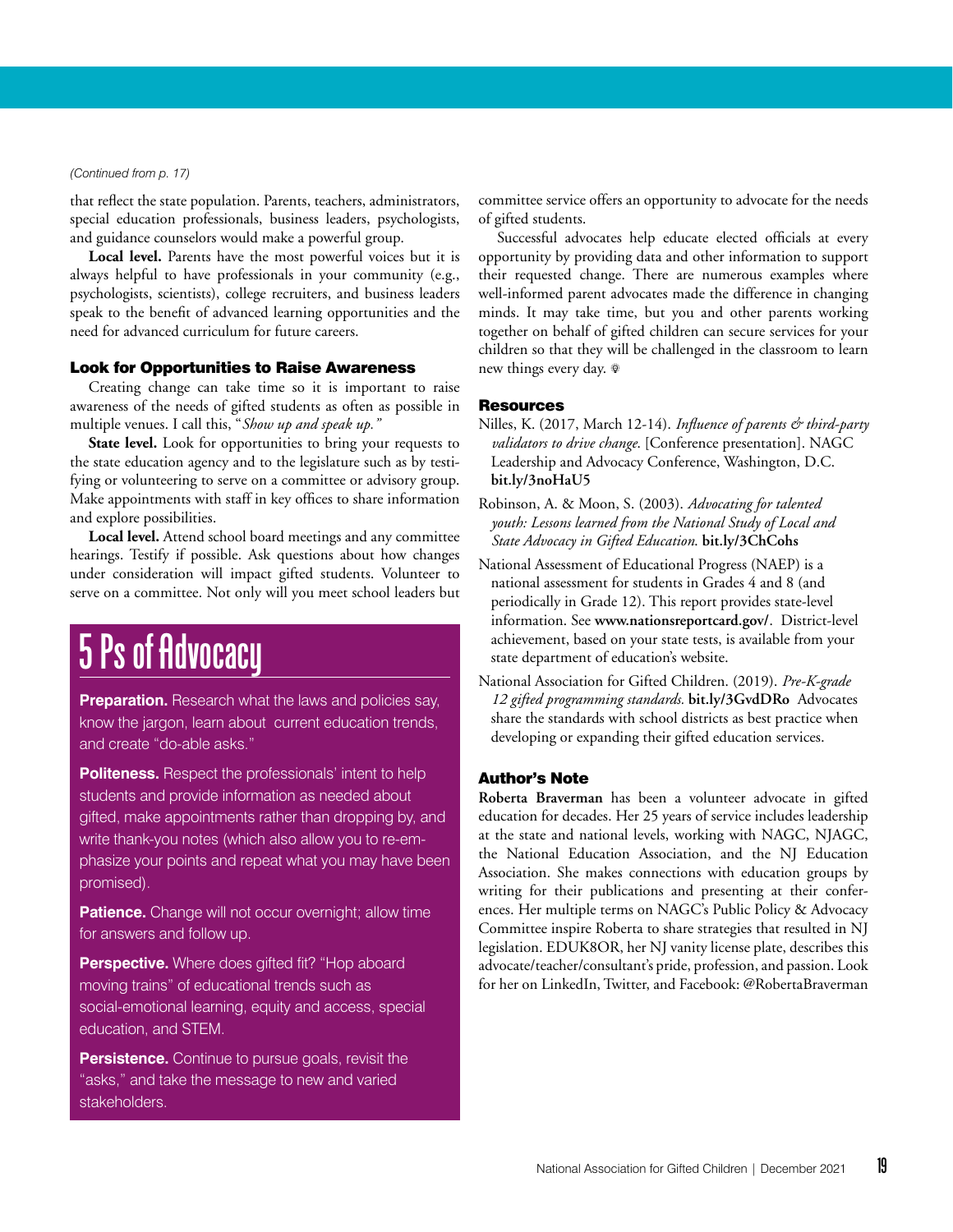#### *(Continued from p. 18)*

been testifying at the public hearings of the New Jersey State Board of Education (NJSBOE) about the unmet needs of gifted students and their teachers in the state's 600+ school districts for years. Our requests for change varied slightly over the years, depending on what the NJSBOE was focused on. However, we repeatedly requested that gifted education be included in all DOE initiatives and correspondence with school districts on topics including the core curriculum, equity issues, English Language Learners, special education (as many gifted students are twice exceptional), federal education law compliance and funding, monitoring, data collection, and dissemination of best practice information. In addition, we asked that a staff person be appointed to address gifted and talented education and to lead the DOE through needed changes. In 2018, the NJSBOE sent us a letter indicating that our concerns

were largely the responsibility of the DOE. However, they also indicated that we should advocate for legislation. This was the catalyst we needed to organize and get the job done. When your state BOE suggests that legislation is needed, the DOE and the state legislature sit up and take notice.

**Create a vision and a plan.**  NJAGC's first step was to gather, with NAGC's assistance, examples of recent legislation for gifted from other states. We received help from Washington state in the form of draft bills and a chart template explaining why their legislation was needed. We modified those based on the needs we had identified and formed a committee of parents, educators, and a university professor to lead the process. Several others who testified before the NJSBOE were included in communications from the committee. A key part of our research was to find leaders in our state legislature, especially those on

the education committees of the state Senate and Assembly. Luckily, my state senator was one of only five on the Senate Education Committee and my state assemblywoman was the chair of the Assembly Education Committee. As a constituent, I requested meetings to explain the need for a bill to address the problems and asked that my representatives be primary sponsors. They became the conduits to the Office of Legislative Services for the draft bills. Eventually identical bills were released simultaneously in both houses of the state legislature.

**Share the story, be ready for last-minute changes**. The advocacy team secured support from the New Jersey Education Association (NJEA) and other state education groups. The knowledge and expertise of NJEA's government relations department helped us navigate the legislative process. Our team testified at the education committee meetings when the bills were introduced. We were moved by the personal stories of committee members who recognized the need for improvements in gifted education. They gave their support and passed the bill out of committee to the Senate and Assembly floor action calendar.

An eye-opening aspect of this journey was working with the legislative calendar. As elections for the New Jersey Assembly occurred during the 18 months of preparing and presenting this bill to the legislature, there were many blackout dates to work around. At the eleventh hour, just before the bill was to be brought to the Senate floor for a vote, the lead sponsor heard from two large administrator education groups that they had issues with some wording in the bill.